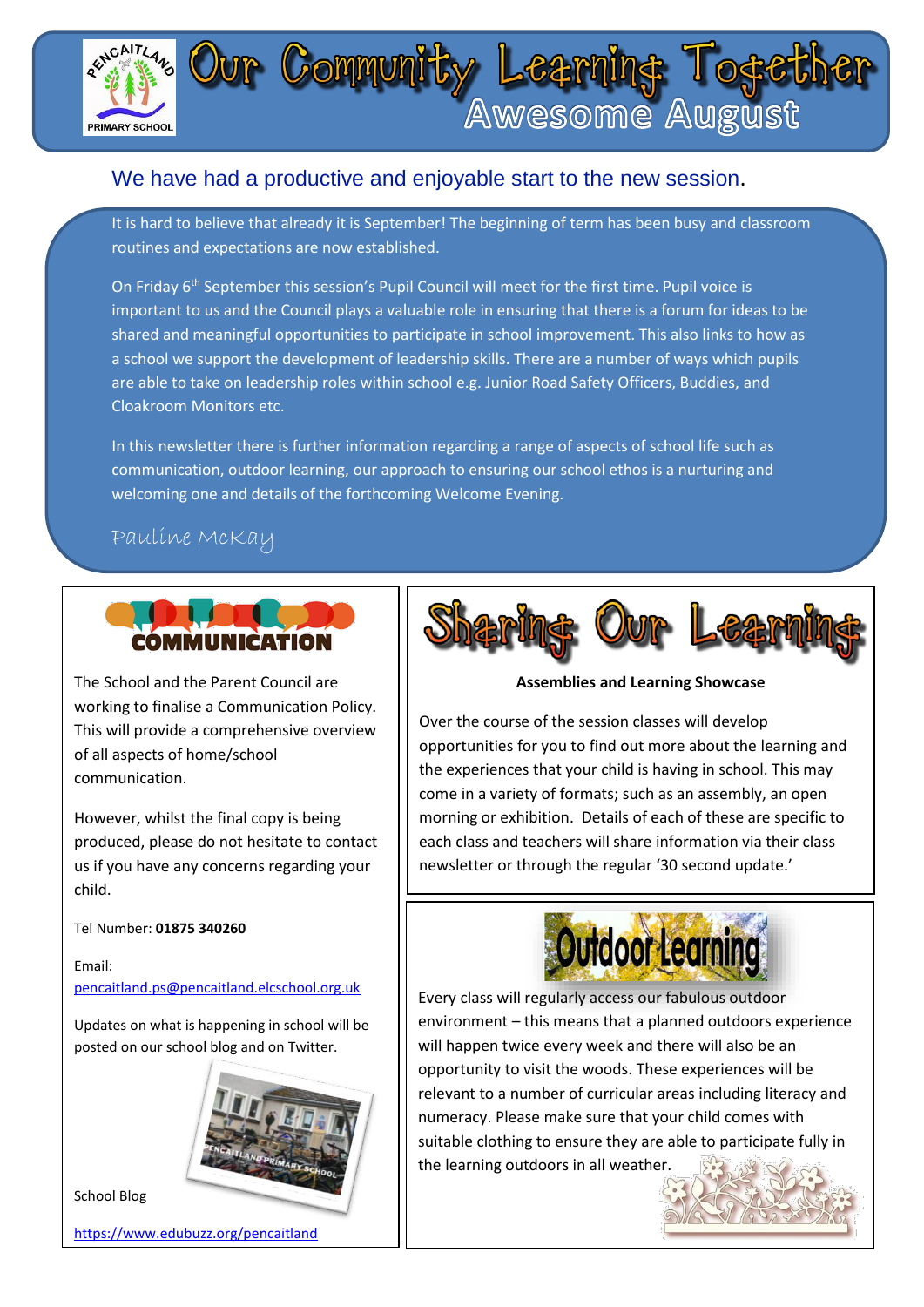# **Our School Ethos**

#### **What is it like to learn at Pencaitland?**

One of our ongoing priorities will be to continue to develop our curriculum rationale. As part of this process we will be thinking about the four contexts of learning. One of the four contexts of learning is the 'ethos and life of the school as a community'. The information below is to illustrate how a number of approaches co-exist and help shape our school ethos.